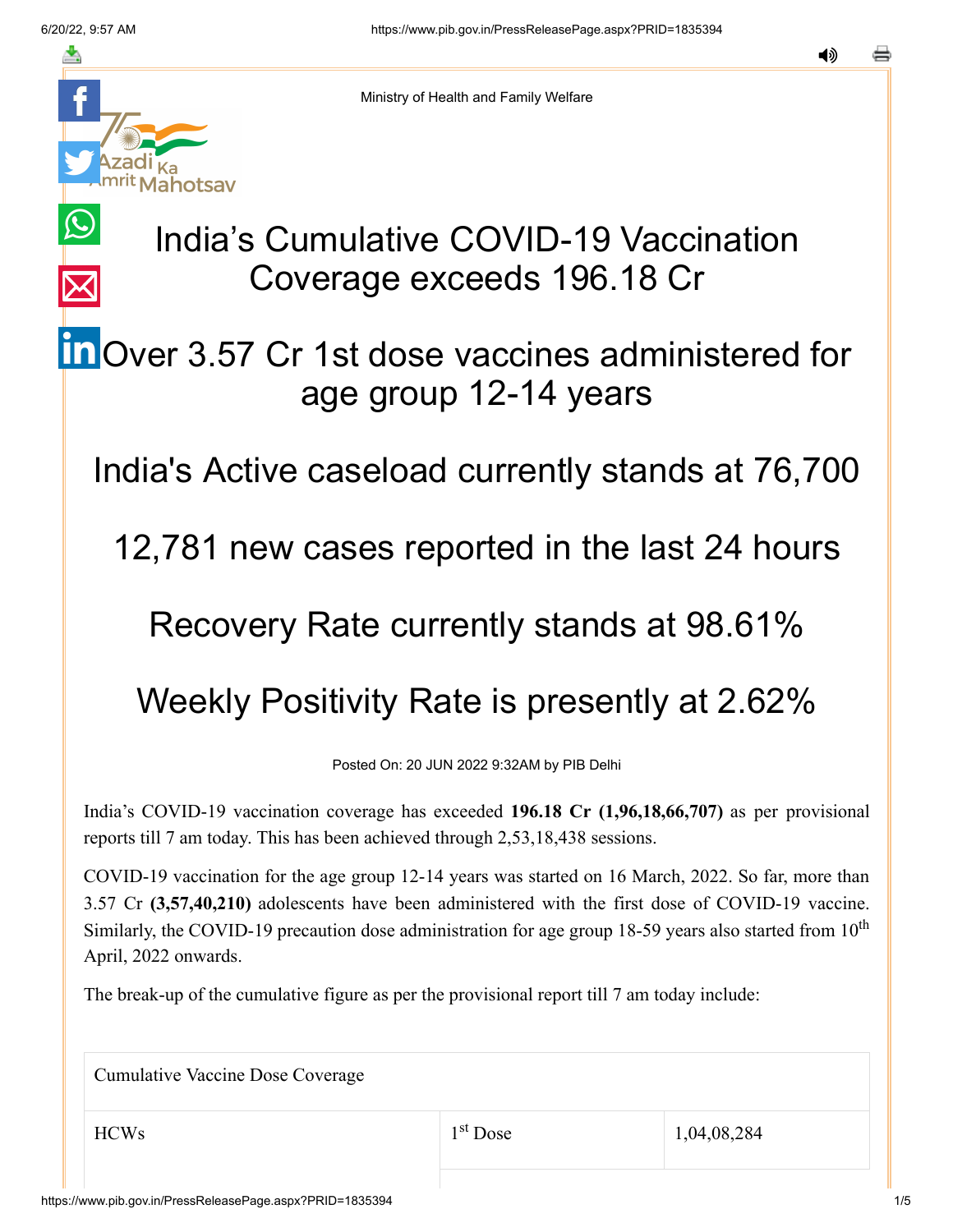|                        | $2nd$ Dose             | 1,00,55,909     |
|------------------------|------------------------|-----------------|
|                        | <b>Precaution Dose</b> | 55,24,826       |
| <b>FLWs</b>            | 1 <sup>st</sup> Dose   | 1,84,21,947     |
|                        | $2nd$ Dose             | 1,76,11,502     |
|                        | <b>Precaution Dose</b> | 96,04,841       |
| Age Group 12-14 years  | 1 <sup>st</sup> Dose   | 3,57,40,210     |
|                        | $2nd$ Dose             | 2,10,68,599     |
| Age Group 15-18 years  | 1 <sup>st</sup> Dose   | 6,00,95,187     |
|                        | $2nd$ Dose             | 4,77,30,214     |
| Age Group 18-44 years  | $1st$ Dose             | 55,78,89,638    |
|                        | $2nd$ Dose             | 49,77,92,394    |
|                        | <b>Precaution Dose</b> | 20,33,015       |
| Age Group 45-59 years  | 1 <sup>st</sup> Dose   | 20, 33, 85, 105 |
|                        | $2nd$ Dose             | 19,26,40,769    |
|                        | <b>Precaution Dose</b> | 20,94,526       |
| Over 60 years          | 1 <sup>st</sup> Dose   | 12,72,04,157    |
|                        | $2nd$ Dose             | 12,02,74,206    |
|                        | <b>Precaution Dose</b> | 2,22,91,378     |
| <b>Precaution Dose</b> |                        | 4, 15, 48, 586  |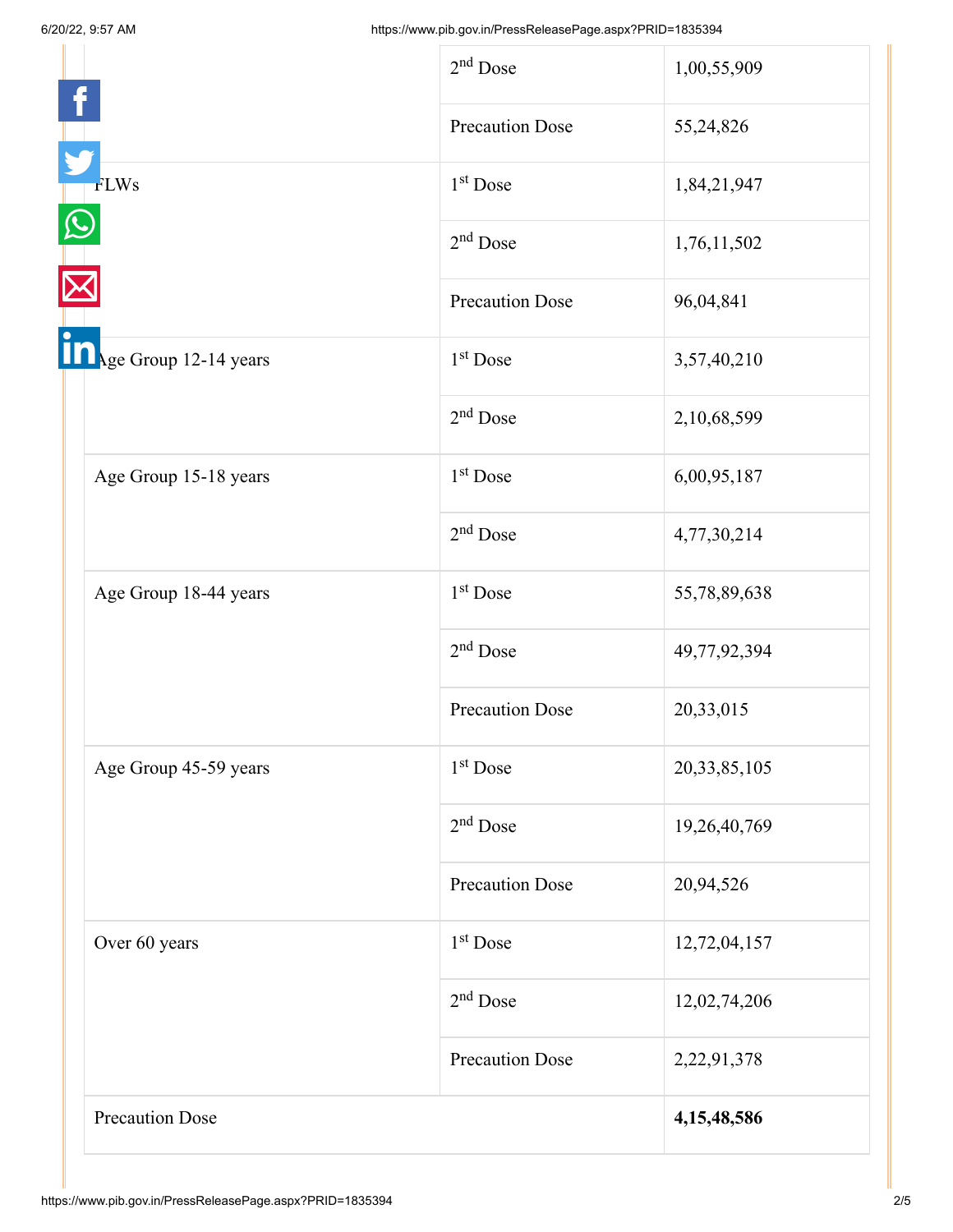

Consequently, India's recovery rate stands at **98.61%. 8,537** patients have recovered in the last 24 hours and the cumulative tally of recovered patients (since the beginning of the pandemic) is now at **4,27,07,900.**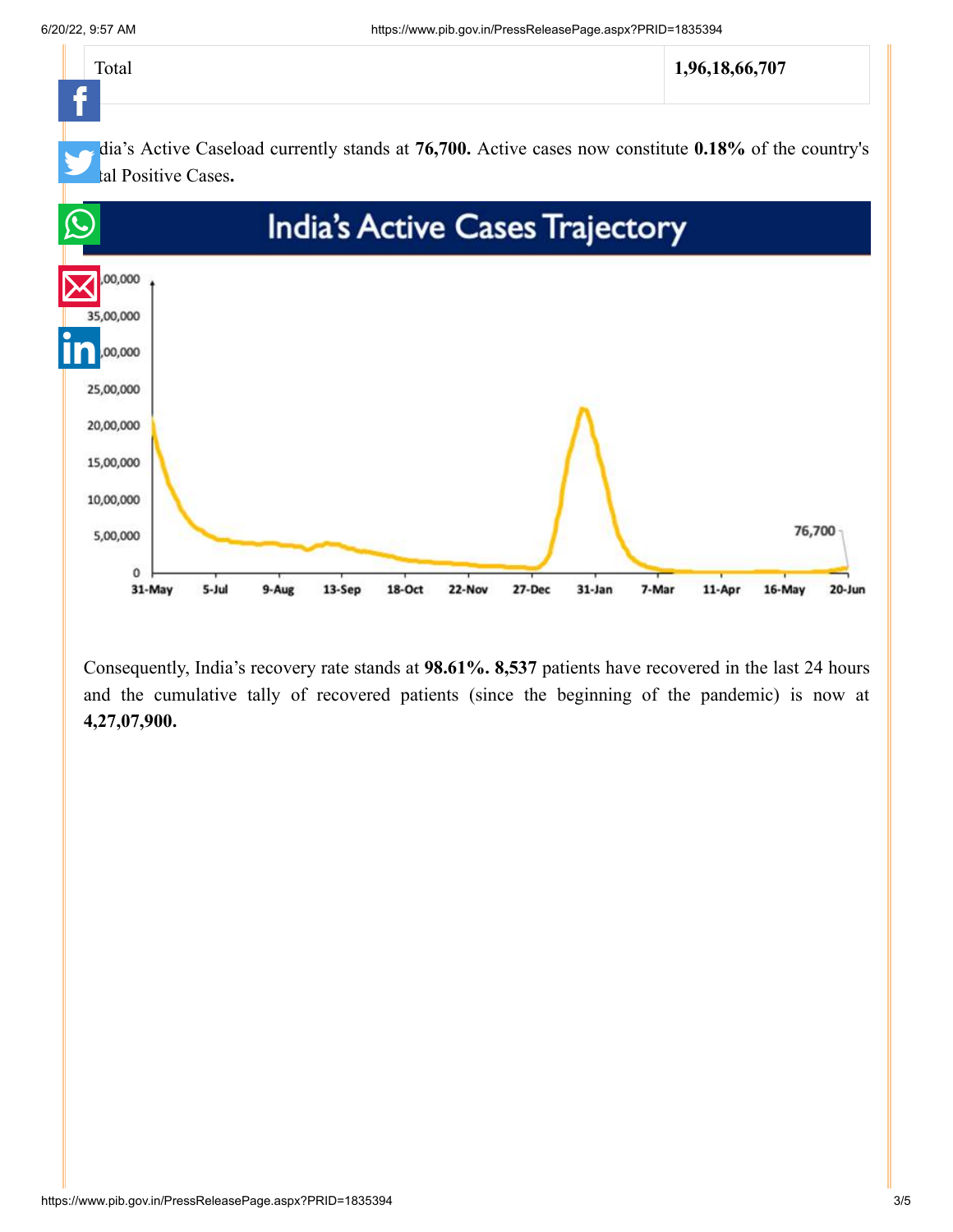

**12,781 new cases** were reported in the last 24 hours.



The last 24 hours saw a total of **2,96,050** COVID-19 tests being conducted. India has so far conducted over **85.81 Cr (85,81,37,713)** cumulative tests.

**Weekly Positivity Rate** in the country currently **stands at 2.62%** and the **Daily Positivity rate is reported to be 4.32%.**